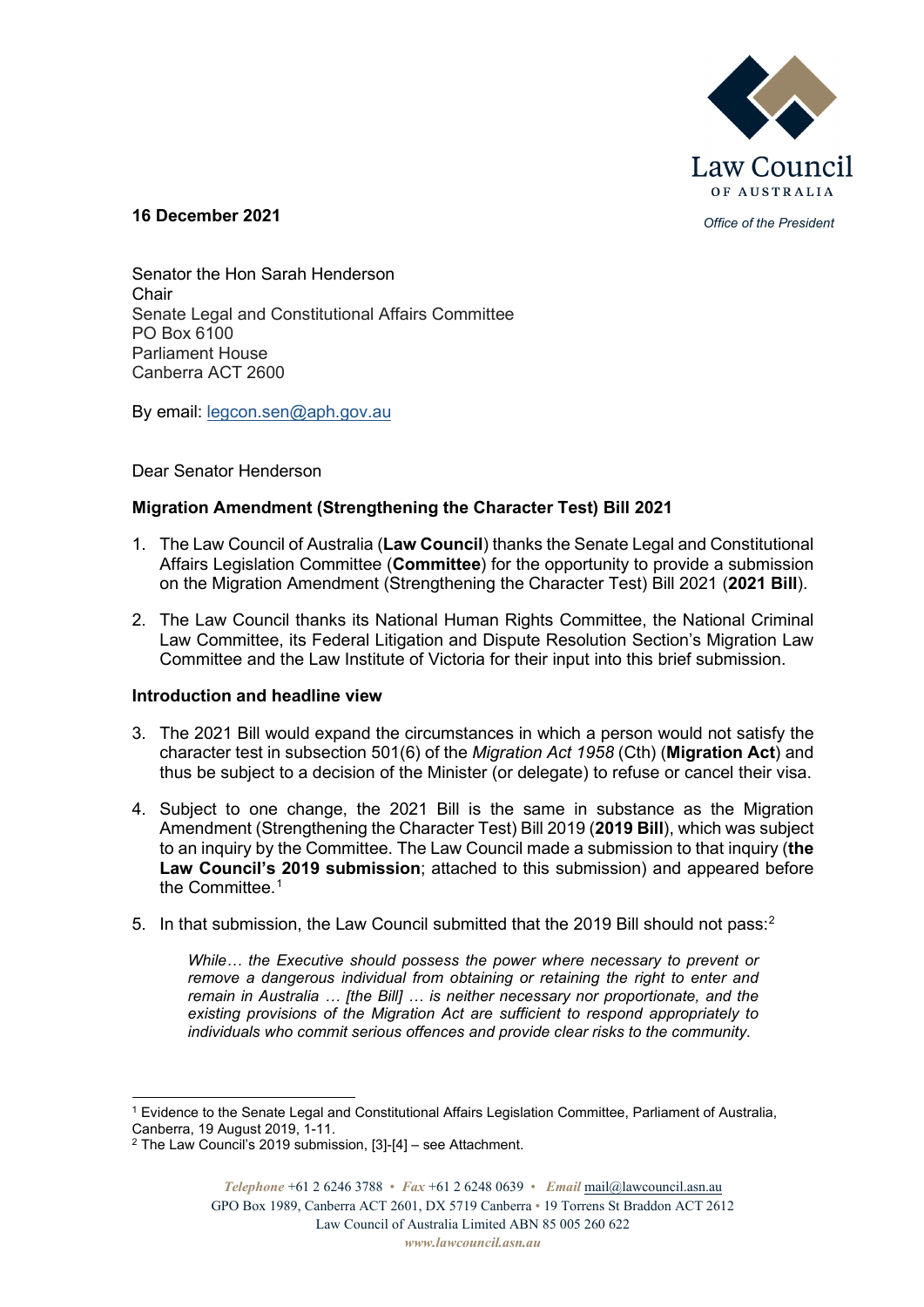- 6. In October 2021, the Senate voted on and did not pass the 2019 Bill.<sup>[3](#page-1-0)</sup> The Senate voted on a Bill which included Government amendments which have been retained in the 2021 Bill. While these changes narrow the scope of the Bill slightly, they do not affect the Law Council's view, which is that the 2021 Bill should not pass.
- 7. In this further brief submission, the Law Council has:
	- set out an overview of the character test power in section 501 of the Migration Act;
	- set out an overview of the changes made to the character test power by the 2021 Bill, which details its misgivings; and
	- addressed the changes introduced to the character test power as compared to the 2019 Bill, which the Law Council considers exemplify rather than resolve the issues with the proposed scheme.

## **Overview of the character test power**

- 8. Section 501 of the Migration Act provides for a two-step test for the Minister (or delegate) to refuse a visa application or cancel a visa on character grounds:
	- (1) the decision-maker considers whether the person does not pass the character test;<sup>[4](#page-1-1)</sup> and
	- (2) the Minister:
		- a. (personally) *may* refuse or cancel the visa if he or she *reasonably suspects* the person does not pass the character test and is satisfied that the refusal or cancellation is in the national interest:<sup>[5](#page-1-2)</sup>
		- b. (or delegate) *may* refuse or cancel the visa if he or she *is satisfied* that the person does not pass the character test; [6](#page-1-3)
		- c. (or delegate) *must* refuse or cancel the visa if he or she *is satisfied* that the person does not pass the character test because the person has a substantial criminal record or has been convicted or found guilty of sexually based offences involving a child and the person is serving a sentence of imprisonment on a full-time basis in a custodial institution for an offence against a law of the Commonwealth, a State or Territory.<sup>[7](#page-1-4)</sup>
- 9. That is, in most cases, a finding that a person does not pass the character test (in step (1)) enlivens a discretionary power to refuse or cancel the visa (in steps 2(a) and (b)).

<sup>3</sup> Commonwealth, *Parliamentary Debates*, Senate, 20 October 2021, 4-16.

<span id="page-1-1"></span><span id="page-1-0"></span><sup>4</sup> These are set out in subsection 501(6) of the Migration Act.

<span id="page-1-2"></span><sup>5</sup> Ibid, subsection 501(3)

<span id="page-1-3"></span> $6$  Ibid, subsections  $501(1)$  and (2).

<span id="page-1-4"></span><sup>7</sup> Ibid, subsection 501(3A).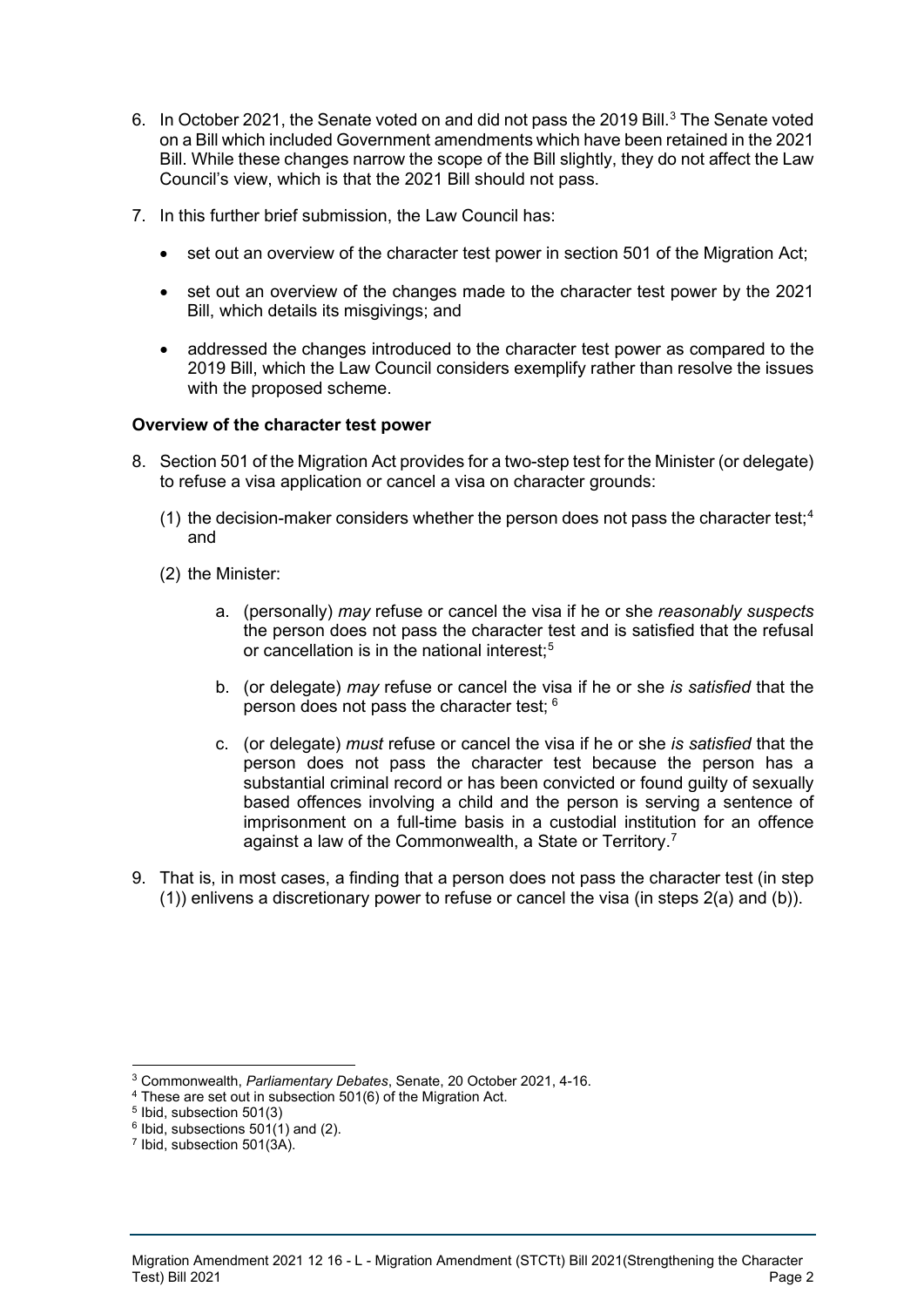## **Overview of the 2021 Bill**

- 10. The 2021 Bill would not amend the decision-making powers in step (2). The 2021 Bill would instead expand the character test itself (ie, in step (1)). $^8$  $^8$
- 11. Specifically, it would expand the circumstances in which a person will not satisfy the character test to include convictions for certain designated offences where the maximum penalty prescribed is two years, regardless of the sentence given (or even whether a custodial sentence is given at all).<sup>[9](#page-2-1)</sup> A very large number of criminal offences have prescribed maximum penalties of two years or more.
- 12. The Explanatory Memorandum (**EM**) for the Bill states that the objective is to 'ensure that non-citizens who are convicted of certain serious offences and pose a risk to the safety of the Australian community, do not pass the character test'.<sup>[10](#page-2-2)</sup> However, the amendments go well beyond this stated objective and are thus disproportionate. They are also unnecessary.
- 13. The Migration Act already provides that a person does not satisfy the character test if, in the event the person was allowed to enter or to remain in Australia, there is a risk the person would represent a danger to the Australian community or to a segment of that community. [11](#page-2-3) That is, the purported purpose of the Bill – to protect the community from people who pose a risk to it  $-$  is already directly addressed by other measures in the Migration Act. Specifically, it is already possible for the Minister or delegate, upon receiving information that a visa holder was convicted of an offence, to consider whether their continued presence in Australia would give rise to a risk they would represent a danger to the community and thus do not pass the character test.
- 14. The Migration Act also already provides that a person does not satisfy the character test if the person has been sentenced to a term of imprisonment of 12 months or more, or to multiple terms of imprisonment which add up to 12 months or more. [12](#page-2-4) Noting this, in effect the work done by the 2021 Bill is to expand the circumstances in which a person will not satisfy the character test to include people at the lower end of offending, who have been convicted of an offence but not sentenced to 12 months imprisonment or more, or to a sentence which would result in being imprisoned for all the offences to 12 months or more.
- 15. The Law Council's view is that, if the criminal justice system has determined that, in the circumstances, a convicted person does not present a community risk and imposes a fine or a suspended sentence or other non-custodial options, it is questionable whether their subsequent visa cancellation is justifiable to 'protect' the community. It is also questionable whether offences which carry a maximum penalty of two years can be described as being serious offences, in the sense that they are so serious as to justify removal from the country. By way of comparison, to meet the definition of a 'serious

<span id="page-2-0"></span><sup>8</sup> It will make identical consequential amendments to the definition of 'character concern' in section 5C of the Migration Act, it may be permissible to obtain personal identifiers, or make a disclosure of identifying information, if it is for the purpose of identifying a person who is a 'character concern': see ss s 5A(3)(g), s 257A(1), s 336E(2)(a)(iii) and s 336E(2)(ec) of the Migration Act.

<span id="page-2-1"></span><sup>&</sup>lt;sup>9</sup> Item 6 of Schedule 1 to the 2021 Bill.<br><sup>10</sup> Explanatory Memorandum, 2021 Bill, 1.

<span id="page-2-2"></span>

<span id="page-2-4"></span><span id="page-2-3"></span><sup>&</sup>lt;sup>11</sup> Subparagraph 501(6)(d)(v) of the Migration Act.<br><sup>12</sup> Ibid, paragraph 501(6)(a), read with paragraphs 501(7)(c) and (d).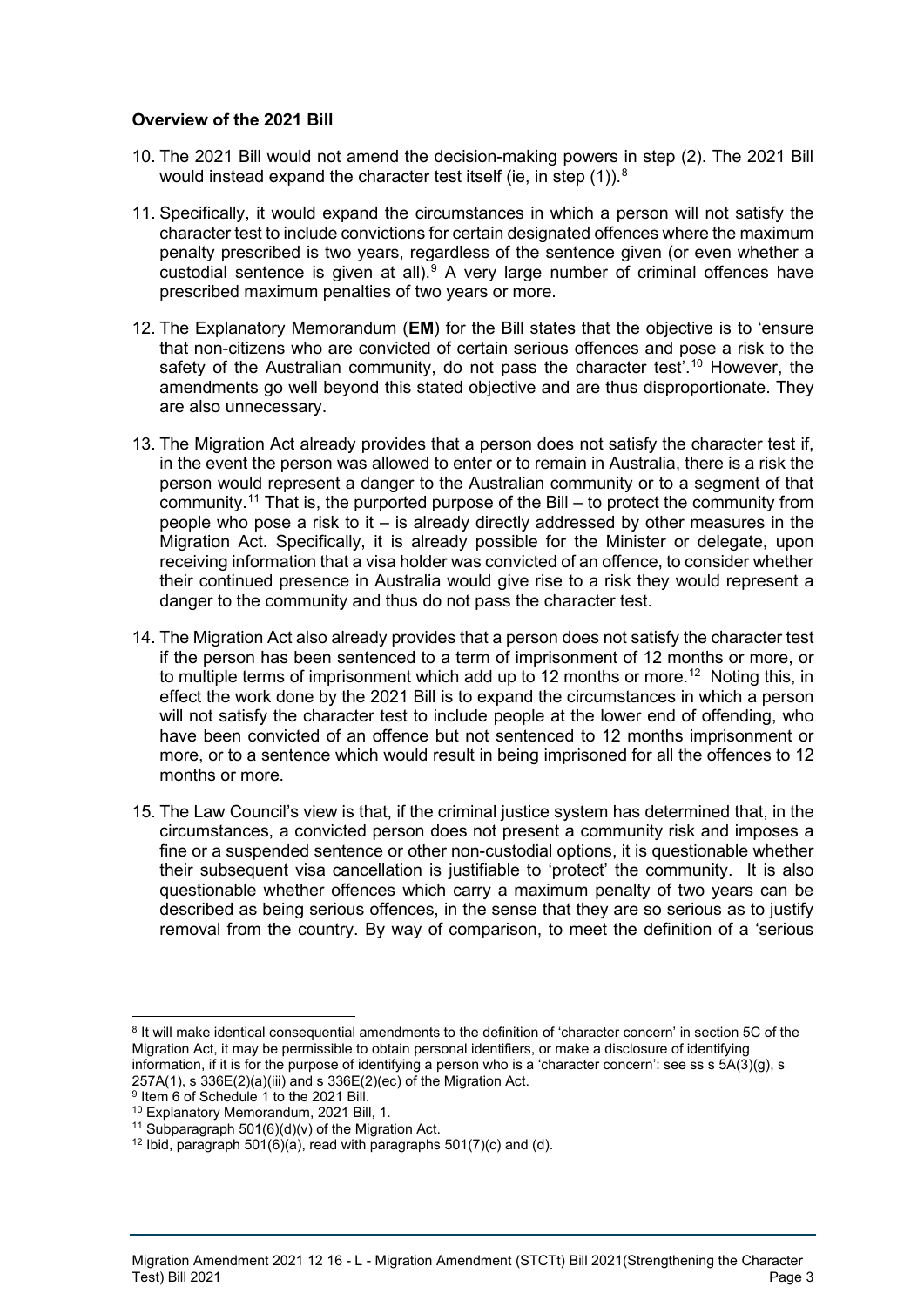offence' under Commonwealth and NSW criminal law, $13$  the offences must be punishable by imprisonment for at least three and five years respectively.<sup>[14](#page-3-1)</sup>

- 16. The 2021 Bill will have broader practical ramifications.
- 17. It will adversely impact the criminal justice system, by deterring non-citizens from entering guilty pleas to any offences, which may lead to more contested and protracted court proceedings with greater associated public expense. [15](#page-3-2)
- 18. Further, lowering the character test threshold to include lower end offenders will increase the number of people who do not pass the character test, and thus the number of decisions as to whether or not the person should have their visa cancelled and the number of decisions to cancel the visa (which have already increased dramatically since the character test was last expanded in 2014). [16](#page-3-3)
- 19. The increase in the number of character test decisions will place an administrative burden on the Department, and the increase in cancellation decisions will further increase the number of people in immigration detention and exacerbating critical existing pressures on legal assistance services, tribunals and courts.

#### **The differences between the 2019 Bill and the 2021 Bill**

- 20. The main substantive difference between the 2019 Bill and the 2021 Bill is that the latter carves out some convictions for an offence of assault from being a 'designated offence'.
- 21. In the 2019 Bill, a designated offence included an offence in which one or more of the physical elements of the offence involves violence, or a threat of violence, against a person, including an act constituting an offence of assault.
- 22. In the 2021 Bill, the change is that an act constituting an offence of common assault will only be a designated offence if the act:
	- (a) causes or substantially contributes to:
		- (i) bodily harm to another person; or
		- (ii) harm to another person's mental health (within the meaning of the *Criminal Code Act 1995* (Cth));

whether temporary or permanent; or

- (b) involves family violence (as defined by subsection 4AB(1) of the *Family Law Act 1975* (Cth) (**Family Law Act**)) by the person in relation to another person.
- 23. The EM for the 2021 Bill describes the kind of assaults carved out by this provision as 'low level' assaults.<sup>[17](#page-3-4)</sup> This change appears in effect a concession that, due to the existence of certain mitigating factors, not all persons convicted of a designated offence pose a risk to the safety of the community by virtue merely of that conviction.
- 24. However, this change does not capture all relevant mitigating factors which could reasonably suggest that a person convicted of a designated offence does not pose a

<span id="page-3-0"></span><sup>13</sup> *Crimes Act 1914* (Cth), subsection 15GE(2) ; *Crimes Act 1900* (NSW), section 4.

<span id="page-3-1"></span> $14$  See also, the Law Council's 2019 submission, [44]-[47].

<span id="page-3-2"></span><sup>15</sup> The Law Council's 2019 submission, [125]-[128].

<span id="page-3-3"></span><sup>16</sup> Ibid, [30]-[38] and [119]-[123].

<span id="page-3-4"></span><sup>17</sup> Explanatory Memorandum, 2021 Bill, [54].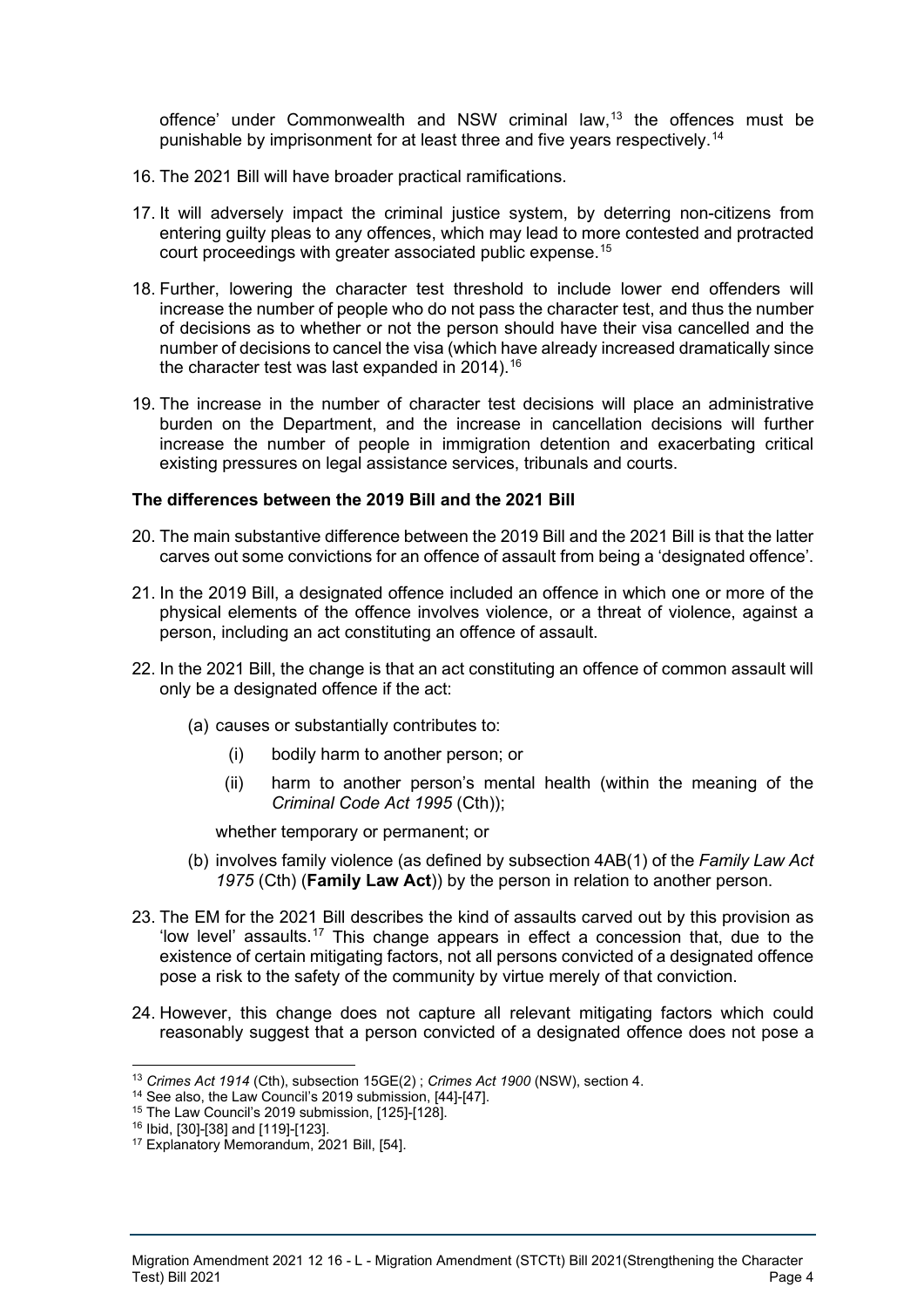risk to the safety of the community. The Law Council's 2019 submission describes other examples such as a person carrying pepper spray being convicted of possession of a weapon, and a father who drops his children off with their mother in breach of a family violence prevention order – a conviction for either would be a designated offence and result in the person not satisfying the character test, despite the mitigating factors.<sup>[18](#page-4-0)</sup>

- 25. The Law Council's view is that judicial sentencing is a more accurate and reliable indication of the risk a convicted person may pose to the community, at the time that the criminal process occurs, than mere conviction alone.
- 26. In all State and Territory courts, the risk a convicted person poses to the community is a permissible purpose for sentencing a person.<sup>[19](#page-4-1)</sup>
- 27. Further, most Acts dictate matters which must be considered in determining a sentence.<sup>[20](#page-4-2)</sup> Some explicitly list aggravating and mitigating factors. While the small extent of injury is a common mitigating factor, others can include: the offender was provoked or acting under duress; is unlikely to re-offend, has good prospects of rehabilitation; or was not fully aware of the consequences of his or her actions because of the offender's age or any disability.
- 28. The EM observes that these kinds of matters could be weighed up by the Minister or delegate in their exercise of the discretion to refuse the visa application or to cancel the visa to a person who they consider does not satisfy the character test (ie, step 2 of the process, as described above):

*It would, however, remain a matter for the Minister or a delegate to consider the factors in relation to the nature of the conviction, any sentence applied and countervailing considerations before deciding whether to exercise the discretionary power under section 501 of the Migration Act to refuse to grant or cancel a visa.*

29. Unlike most State and Territory sentencing Acts, the Migration Act does not mandate the consideration of any factors in the exercise of that discretion. However, the Minister has given a written direction under section 499 of the Migration Act to guide delegates in the exercise of the character test power (**Direction 90**).[21](#page-4-3) Direction 90 obliges delegates to take into account primary and other considerations in the exercise of the discretion in the character test power, with the primary considerations to generally outweigh the other considerations.<sup>[22](#page-4-4)</sup>

Migration Amendment 2021 12 16 - L - Migration Amendment (STCTt) Bill 2021(Strengthening the Character Test) Bill 2021 Page 5

 $18$  Other examples at set out in the Law Council's 2019 submission – see [79]-[86].

<span id="page-4-1"></span><span id="page-4-0"></span><sup>19</sup> Section 3 of the *Sentencing Act 2017* (SA); paragraph 3A(c) of the *Crimes (Sentencing Procedure) Act 1999* (NSW); paragraph 5(1)(e) of the *Sentencing Act 1991* (Vic); paragraph 7(1)(c) of the *Crimes (Sentencing) Act 2005* (ACT); paragraph 6(4)(b) of the *Sentencing Act 1995* (WA); paragraph 9(1)(e) of the *Penalties and Sentencing Act 1992* (Qld); and paragraph 5(1)(e) of the *Sentencing Act 2017* (NT). In Tasmania, the *Sentencing Act 1997* (Tas) does not regulate the purpose of sentencing, but paragraph 3(b) of that Act provides that the purpose of the Act as a whole is to 'promote the protection of the community as a primary consideration in sentencing offenders'

<span id="page-4-2"></span><sup>20</sup> Section 11 of the *Sentencing Act 2017* (SA); section 21A of the *Crimes (Sentencing Procedure) Act 1999*  (NSW); subsection 5(2) of the *Sentencing Act 1991* (Vic); paragraph 6(2) of the *Sentencing Act 1995* (WA); section 33 of the *Crimes (Sentencing) Act 2005* (ACT); subsection 9(2) of the *Penalties and Sentencing Act 1992* (Qld); and subsection 5(2) of the *Sentencing Act 2017* (NT).

<span id="page-4-4"></span><span id="page-4-3"></span> $21$  Direction No. 90 – Migration Act 1958 – Direction under section 499 – Visa refusal and cancellation under section 501 and revocation of a mandatory cancellation of a visa under section 501CA, 8 March 2021, [<link>](https://immi.homeaffairs.gov.au/support-subsite/files/ministerial-direction-no-90.pdf). <sup>22</sup> Ibid, paragraph 7(2).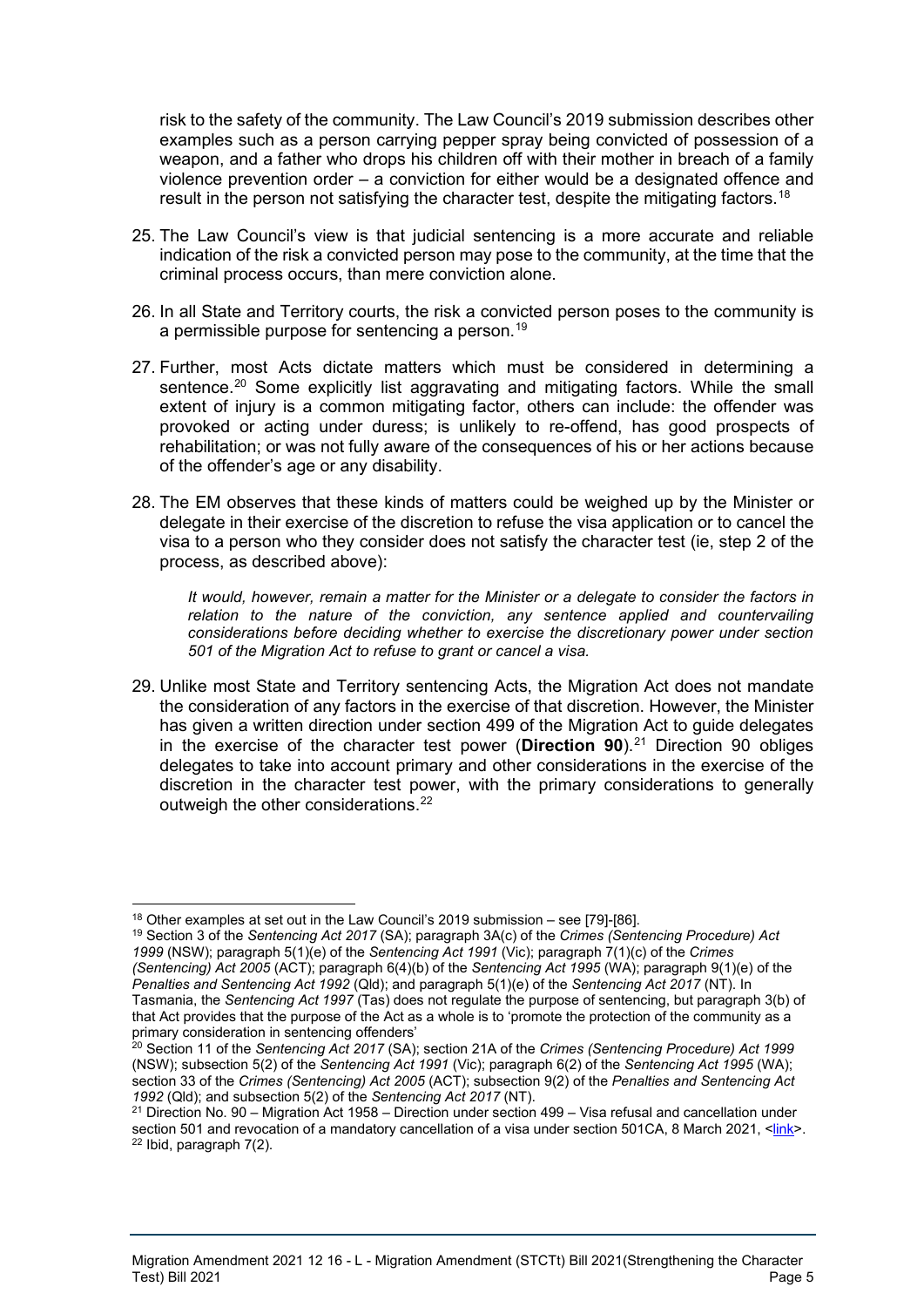- 30. Relevantly, the primary considerations include 'protection of the Australian community from criminal and other serious conduct' and 'whether the conduct engaged in constituted family violence'.[23](#page-5-0)
- 31. The Law Council considers there are three key issues with Direction 90.
- 32. First, it does not apply to the Minister's personal character test decisions. Further, the Minister's personal character test decisions are not merits reviewable, <sup>[24](#page-5-1)</sup> which can affect the fairness, consistency and accountability in executive decision-making. Personal decisions of the Minister are judicially reviewable, but the court cannot consider the merits of the decision, only whether it was made lawfully.
- 33. Further, when responding to a natural justice letter in relation to whether or not a visa should be cancelled or refused under section 501 of the Migration Act, the person affected is not often advised as to whether or not Direction 90 applies. This is because the person is often not notified prior to the decision being made whether or not a delegate of the Minister or the Minister herself or himself will make the decision.
- 34. Finally, Direction 90 is not a legislative instrument and thus is not subject to the oversight of Parliament.
- 35. It is a principle of the rule of law that executive power should be carefully defined by law.[25](#page-5-2) Principle (j) of the Guidelines issued by the Senate Standing Committee for the Scrutiny of Delegated Legislation lists, as matters more appropriate for parliamentary enactment than delegated legislation, those which have a serious impact on personal rights and liberties.<sup>[26](#page-5-3)</sup> A decision to cancel a person's visa on character grounds has very serious consequences on a visa holder, including the finalisation of all other pending visa applications without permitting merits review rights,  $27$  immigration detention, family separation including from Australian citizen and permanent resident family members, being unable to apply for any other visa other than a Protection visa or Bridging Visa R to permit removal,<sup>[28](#page-5-5)</sup> removal from Australia which would likely incur a debt to the Commonwealth, $^{29}$  $^{29}$  $^{29}$  and possibly permanent exclusion from Australia. $^\mathrm{30}$  $^\mathrm{30}$  $^\mathrm{30}$

## **The Law Council's position on the 2021 Bill**

- 36. Given the discretion in step (2) of the character test is broad, and the consequences of its exercise are significant – the Law Council considers that the bases upon which a person will not pass the character test (step (1)) should be limited to factual circumstances which genuinely suggest the relevant person is of such poor character that they pose an abiding risk to the Australian community.
- 37. The Law Council considers that the proposed amendment, which as noted will apply to people who may not be subject to a custodial sentence at all, does not set a high enough threshold.

<span id="page-5-1"></span><span id="page-5-0"></span><sup>&</sup>lt;sup>23</sup> Ibid, paragraphs 8(1) and (2) respectively.<br><sup>24</sup> Migration Act, paragraph 500(1)(b).<br><sup>25</sup> Law Council, Rule of Law Principles, Principle 6, [<link>](https://www.lawcouncil.asn.au/publicassets/046c7bd7-e1d6-e611-80d2-005056be66b1/1103-Policy-Statement-Rule-of-Law-Principles.pdf).

<span id="page-5-3"></span><span id="page-5-2"></span><sup>&</sup>lt;sup>26</sup> Standing Committee for the Scrutiny of Delegated Legislation, 'Guidelines' (1<sup>st</sup> edition), <<u>link</u>>, 27. <sup>27</sup> Migration Act, paragraph 501F.

<span id="page-5-5"></span><span id="page-5-4"></span><sup>&</sup>lt;sup>28</sup> Migration Act, paragraph 501E and Migration Regulations 1994 (Cth), reg 2.12AA.

<span id="page-5-6"></span><sup>&</sup>lt;sup>29</sup> This may impact further visa applications (if eligible to apply) because of Public interest criterion 4004 which requires that a person not a have a debt to the Commonwealth or to have entered into appropriate

<span id="page-5-7"></span>arrangements to repay the debt. See Migration Regulations 1994 (Cth), schedule 4, 4004. 30 See the Law Council's 2019 submission, [26]-[29].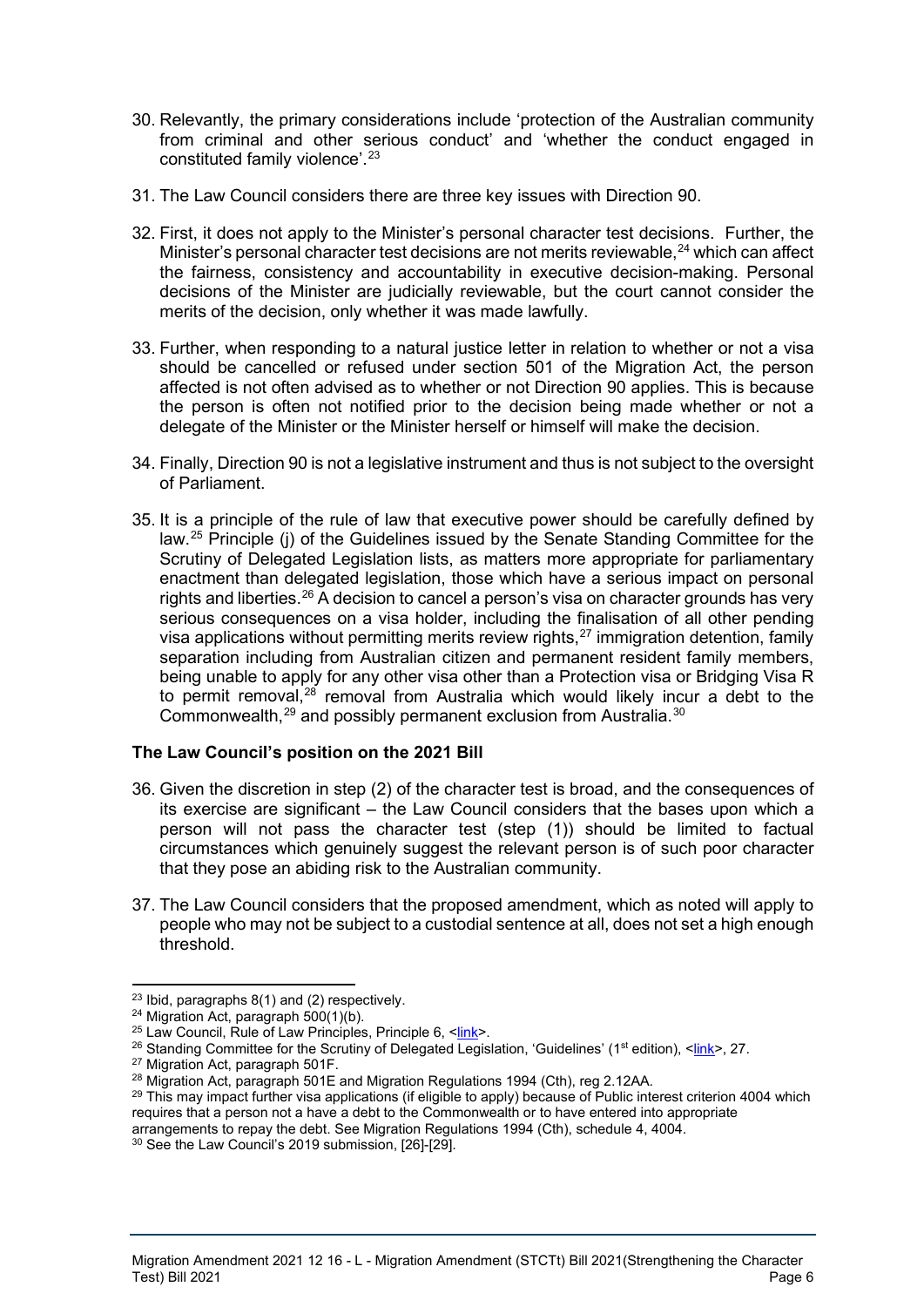38. As a general point, the Law Council considers it preferable that the Migration Act be amended so that that any considerations relevant to the discretionary decision to refuse or cancel a visa on character grounds be set out in the Act itself.

## **Discussion of the family violence provision**

39. The reasons the Selection of Bills Committee gave for referring the 2021 Bill to the Committee were that the:

*Bill has changed from the original version first introduced over three years ago. It now has significant implications for victims of domestic violence and needs adequate time for detailed consideration.* 

- 40. This appears to be a reference to proposed paragraph 501(7AC)(b) which provides that conviction for an offence of common assault, or an equivalent offence, which involves family violence as defined by subsection 4AB(1) of the Family Law Act will be a designated offence.
- 41. Subsection 4AB(1) of the Family Law Act defines 'family violence' as: '*violent, threatening or other behaviour by a person that coerces or controls a member of the person's family (the family member), or causes the family member to be fearful*'. That is, it does not necessarily involve bodily harm.
- 42. This provision is in effect an exception to proposed paragraph 501(7AC)(a) which provides that conviction for an offence of common assault which does not involve bodily harm or harm to mental health will not be a designated offence.
- 43. In this way, the 2021 Bill provides that the same act will be subject to different consequences depending on the identity of the person who committed it. That is, if a schoolteacher or taxi driver is convicted of common assault after threatening a person with violence, but not causing physical or mental harm to the person, that is not a designated offence. However, if the same act is committed by a parent or partner who is subsequently convicted of common assault, that would be 'family violence' and the person would not pass the character test as a result.
- 44. The EM explains the inclusion of proposed paragraph  $501(7AC)(b)$  in these terms:<sup>[31](#page-6-0)</sup>

*[A] conviction for common assault, where the act constituting the offence involves family violence, will be a designated offence, irrespective of whether the assault causes bodily harm or harm to a person's mental health. This aligns with the Government's position on combatting family violence*

- 45. The Law Council acknowledges this provision reflects a recognition of the seriousness of family violence and a commitment to address it, but the provision fails to acknowledge the complexities of family violence and steps that may be put in place by a person to avoid re-offending or breaching family violence orders. The Law Council's view of this provision is the same as it takes on the Bill generally: the Migration Act should not mandate that a person does not pass the character test simply by virtue of a conviction for which a particular maximum sentence is applicable, regardless of their actual sentence or the risk that they currently propose to the community.
- 46. The 2021 Bill increases the likelihood that people convicted of family violence related offences will fail to satisfy the character test and have their visa cancelled – both due to

<span id="page-6-0"></span><sup>31</sup> Explanatory Memorandum, 2021 Bill, [54].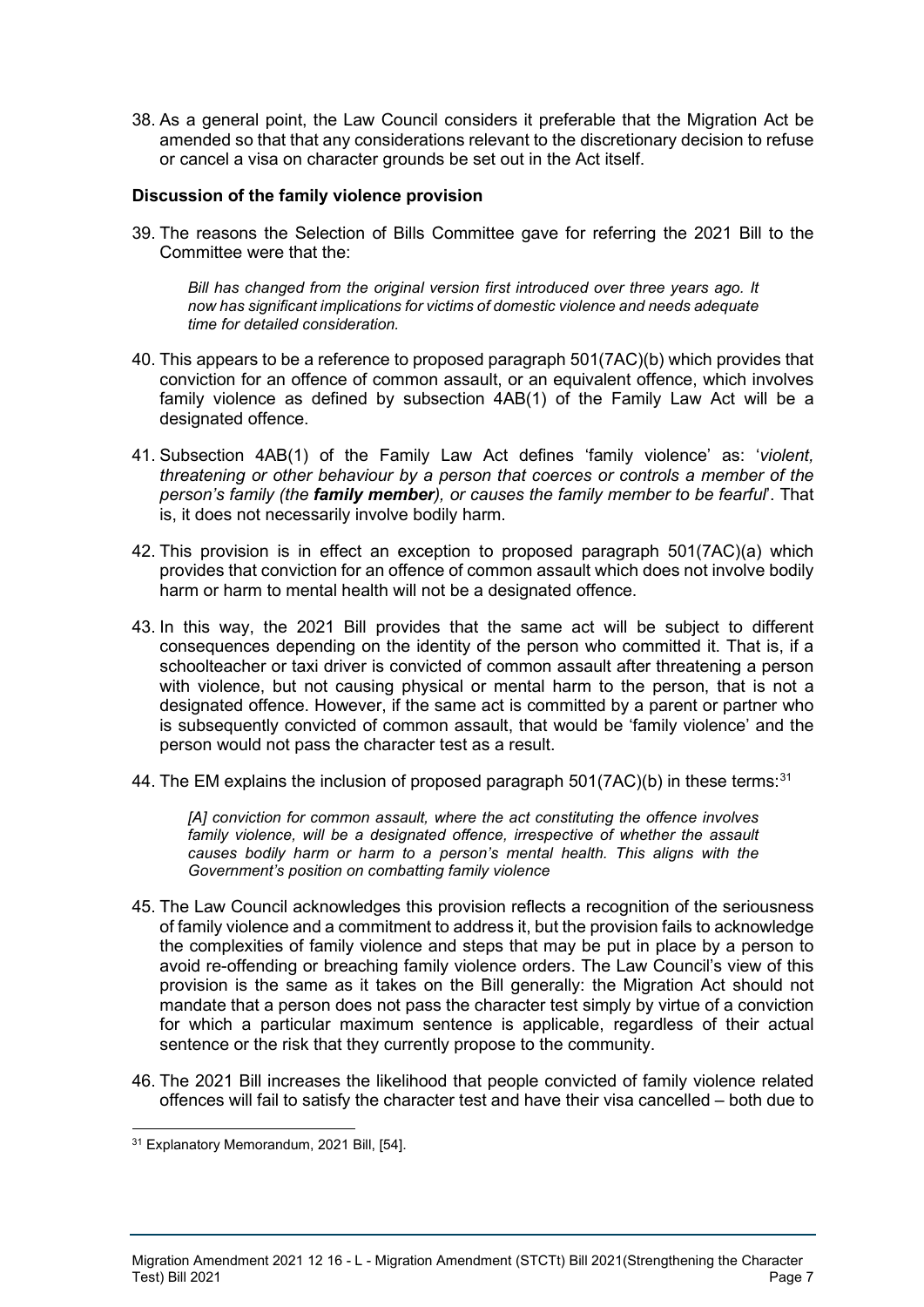this family violence exception which applies to common assault convictions and because of proposed subparagraph 501(7AA)(a)(iii), which provides that breaching an order made by a court or tribunal for the personal protection of another person is a designated offence.

- 47. Perversely, this may have unintended punitive consequences for victims of family violence, whose reporting of the act may result in the father of their children failing the character test and ultimately having their visa cancelled and removed from Australia altogether.
- 48. Further, women who are aware and understand the operation of the provisions may be deterred from seeking help for an act of family violence to avoid that result.
- 49. It is unclear what consultation has occurred with migrant women and family violence groups regarding whether this legislation is the most appropriate and best way of tackling family violence from their perspectives or whether it will have unintended consequences.
- 50. Further, there are gaps in visas available to victims of family violence.
- 51. The family violence provisions under the Migration Regulations 1994 (Cth) allow applicants or holders of some temporary partner visas and Global Talent visa applicants access to permanent residency if they can demonstrate that the relationship was genuine; that family violence occurred; and that the violence, or part of the violence, occurred during the course of the relationship.<sup>[32](#page-7-0)</sup>
- 52. However, the family violence provisions do not apply to dependent temporary visa holders, such as international students or skilled workers. Further, secondary applicants who qualified for a visa by virtue of being a spouse of a primary applicant are susceptible to cancellation of a visa if the spousal relationship ends under a power to cancel the visa which arises if a fact upon which a decision to grant the visa was based, wholly or partly, no longer exists.<sup>[33](#page-7-1)</sup>
- 53. As noted in the 2019 submission, the increased likelihood of the perpetrator's visa being cancelled in these circumstances 'may have the perverse effect of driving family violence experienced amongst migrant groups further underground, with dangerous consequences'. [34](#page-7-2)
- 54. To ensure the safety of these visa holders and to ensure consistency of approach that it has recommended, the Law Council has written to the Australian Government to seek that:
	- the family violence provisions be expanded out to other temporary visas to provide a pathway to permanent residency for those who have applied for permanent residency as dependents;
	- a new temporary visa be available for temporary visa holders who have not lodged permanent residence applications, but who have experienced family violence and

<span id="page-7-0"></span> $32$  See subclauses 100.221(4), 801.221(6), 820.211(8) and (9), 820.221(3) and 858.321 (3) of Schedule 2 to the Regulations.

<span id="page-7-2"></span><span id="page-7-1"></span><sup>&</sup>lt;sup>33</sup> Paragraph 116(1)(a) of the Migration Act.<br><sup>34</sup> Law Council's 2019 submission, [118].